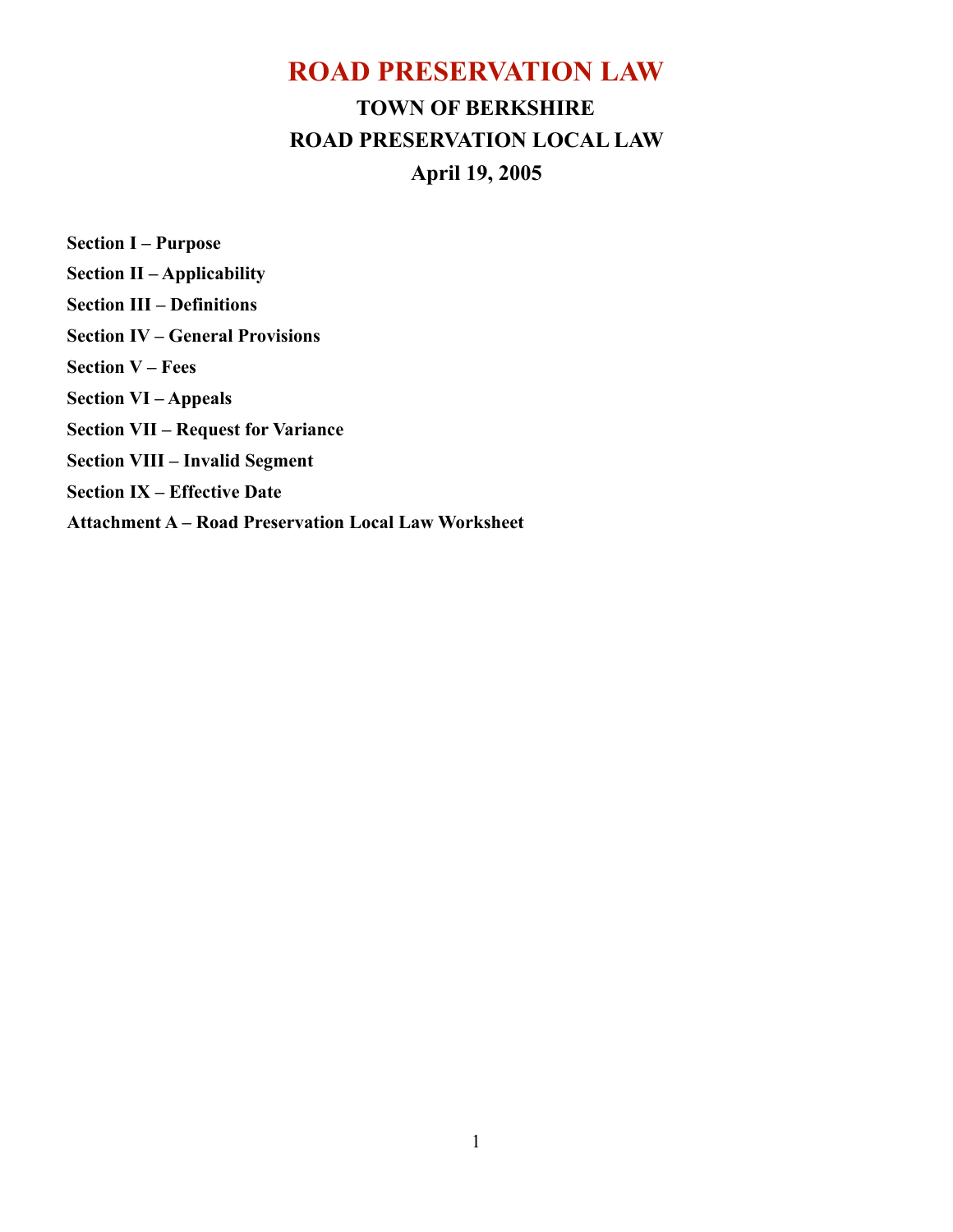# **SECTION I: PURPOSE**

**The purpose of this law is to maintain the safety and general welfare of Town residents by regulating commercial activities that have the potential to adversely affect road right-of-ways.**

**Well maintained roads are important to the economic well being of the Town. Commercial endeavors, such as timber harvesting and mining, are also economically beneficial. This law is not intended to regulate such business: the intent is to protect the public right-of-ways from damage. The Town Board of the Town of Berkshire hereby enacts the following Road Preservation Local Law pursuant to the provisions of the Municipal Home Rule Law".** 

# **SECTION II: APPLICABILITY**

**The Berkshire Town Board delegates to the Berkshire Highway Superintendent the oversight of assuring commercial activities do not have an adverse impact on public right-of-ways.** 

# **SECTION III: DEFINITIONS**

- **1.** *Specific Contracted Activity:* **Commercially contracted activities between Town landowners and commercial contractors that could impact Town road right-of- ways.**
- **2.** *Bond:* **A commercial bond to ensure that the condition of the town roads impacted by the job is left in as good or better condition at the completion of the job as they were at the start of the job.**
- **3.** *Road Preservation Local Law Worksheet (Appendix A):* **Worksheet is to be completed by the owner or contractor, summarizing the job, site location, start and completion dates, expected max gross vehicle weight used for the contract, and any other items that the Town Highway Superintendent deems necessary.**
- **4.** *Preliminary Bond Release:* **A bond release given by the Town Highway Superintendent based on satisfactory job site status at job completion.**
- **5.** *Final Bond Release:* **Final release of the Bond by the Berkshire Town Board.**

## **SECTION IV: GENERAL PROVISIONS**

**1. Prior to the start of any contracted activity that could have an impact on Town right-of-ways, a permit must be obtained. A bond amount shall be determined by the Town Board and will be listed on the fee schedule on file with the Berkshire Town Clerk. The amount of the bond may be changed by the Town Board by Resolution**. **A completed** *Road Preservation Local Law (RPLL) Worksheet* **(Attachment A), available from the Town Clerk or Town Highway Superintendent, must be submitted to the Highway Superintendent.** 

**2. The Highway Superintendent will decide if the scope of work is such that a Bond is required. If no Bond is needed, the RPLL worksheet is approved by the Superintendent and becomes the Work Permit.** 

**3. If the Highway Superintendent determines that a Bond is required, the bond must be paid to the Town of Berkshire and remitted to the Town Supervisor. The Worksheet will then be approved by the Highway Superintendent and becomes the Work Permit.** 

**4. Upon completion of the contract, the contractor will apply to the Highway Superintendent for a Preliminary Bond Release. Upon inspection of the work site, as necessary, the Highway Superintendent may approve the release of the Bond. If the release is not approved, the Superintendent will specifically document the tasks that must be accomplished in order for the Bond**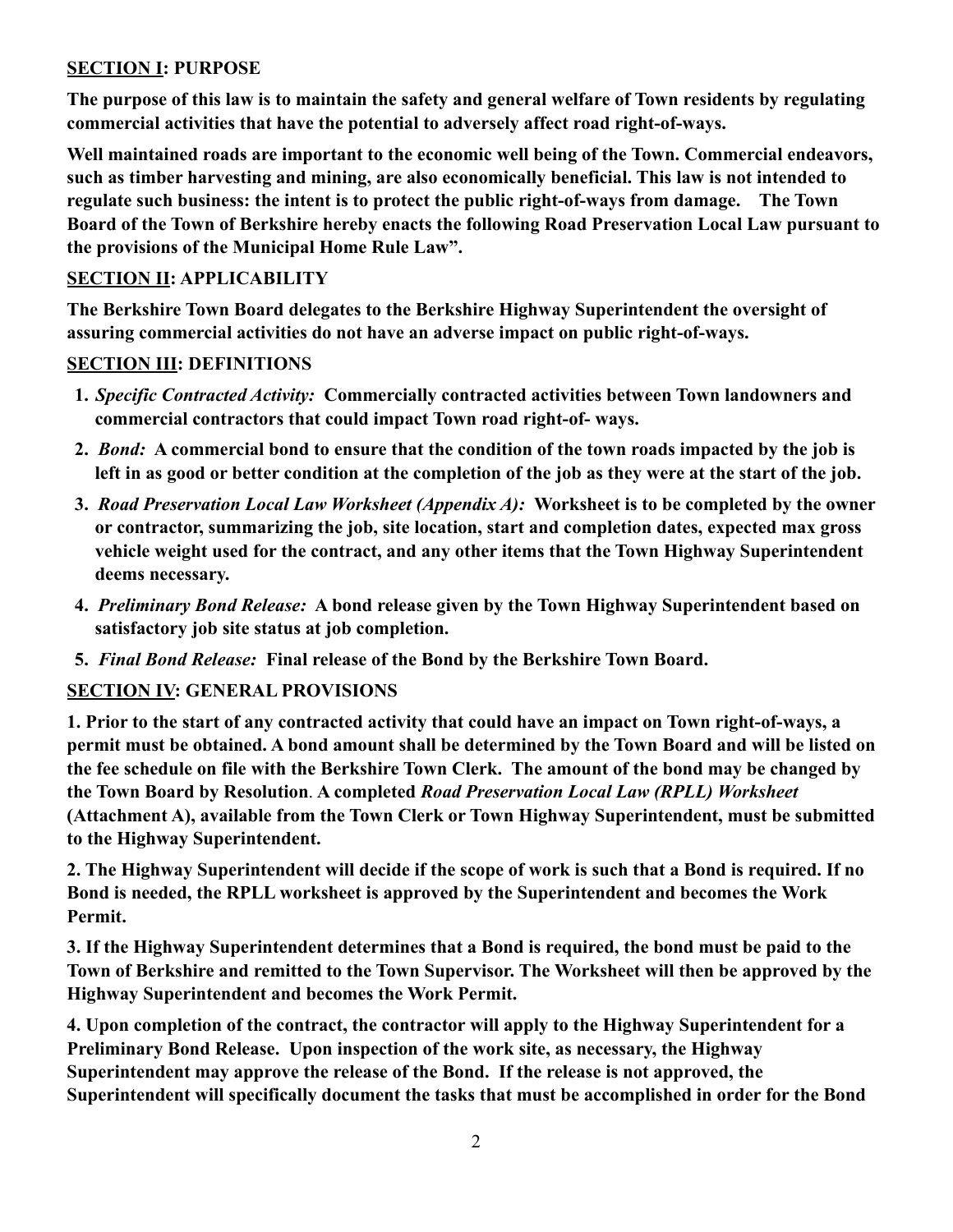**to be released. In this case, the Contractor will remedy the specified problem(s) items and then reapply for a Bond Release. Final Bond Release must be approved by the Town Board for repayment of the Bond funds.** 

**5. If contractor does not comply and operates outside the parameters as specified on the worksheet, any law enforcement officer or Code Enforcement Officer has the authority to shut down the operation.** 

**6. The landowner will be responsible for the repair of any damages that occur to the Town of Berkshire road right-of- ways,** *when a project proceeds without a proper permit***.** 

#### **SECTION V: FEE**

**A non-refundable processing fee as depicted in the Town of Berkshire Fee Schedule, payable to the Town of Berkshire, must accompany each Worksheet submitted to the Highway Superintendent.** 

#### **SECTION VI: APPEALS**

**Contractor has the right to appeal to Berkshire Town Board.** 

## **SECTION VII: REQUEST FOR VARIANCE**

**Request for a variance from the standards set forth in this Local Law shall be made to the Berkshire Town Board in writing and shall contain the grounds on which the appellant relies for requesting the variance, including allegations on any facts on which the appellant will rely.** 

**Where the Berkshire Town Board finds that due to special circumstances of the particular case a waiver of certain requirements as stated in Section IV is justified, then a variance may be granted. No variance shall be granted, however, unless the town Board finds and records in its minutes that: (a) granting the variance would be keeping the intent and spirit of this Local Law and is in the best interests of the community, (b) there are special circumstances involved in the particular case; (c) denying the variance would result in undue hardship to the applicant, provided that such hardship has not been self-imposed; (d) the variance is the minimum necessary to accomplish the purpose.** 

## **SECTION VIII: INVALID SEGMENT**

**Should any section or provision of this Local Law contained herein or as amended hereafter be declared by a court of competent jurisdiction to be invalid, such decision shall not affect the validity of the Local Law as a Whole or any part thereof-other than the part declared to be invalid.** 

## **SECTION IX: EFFECTIVE DATE**

**This Local Law shall take effect upon filing with the State of New York.**